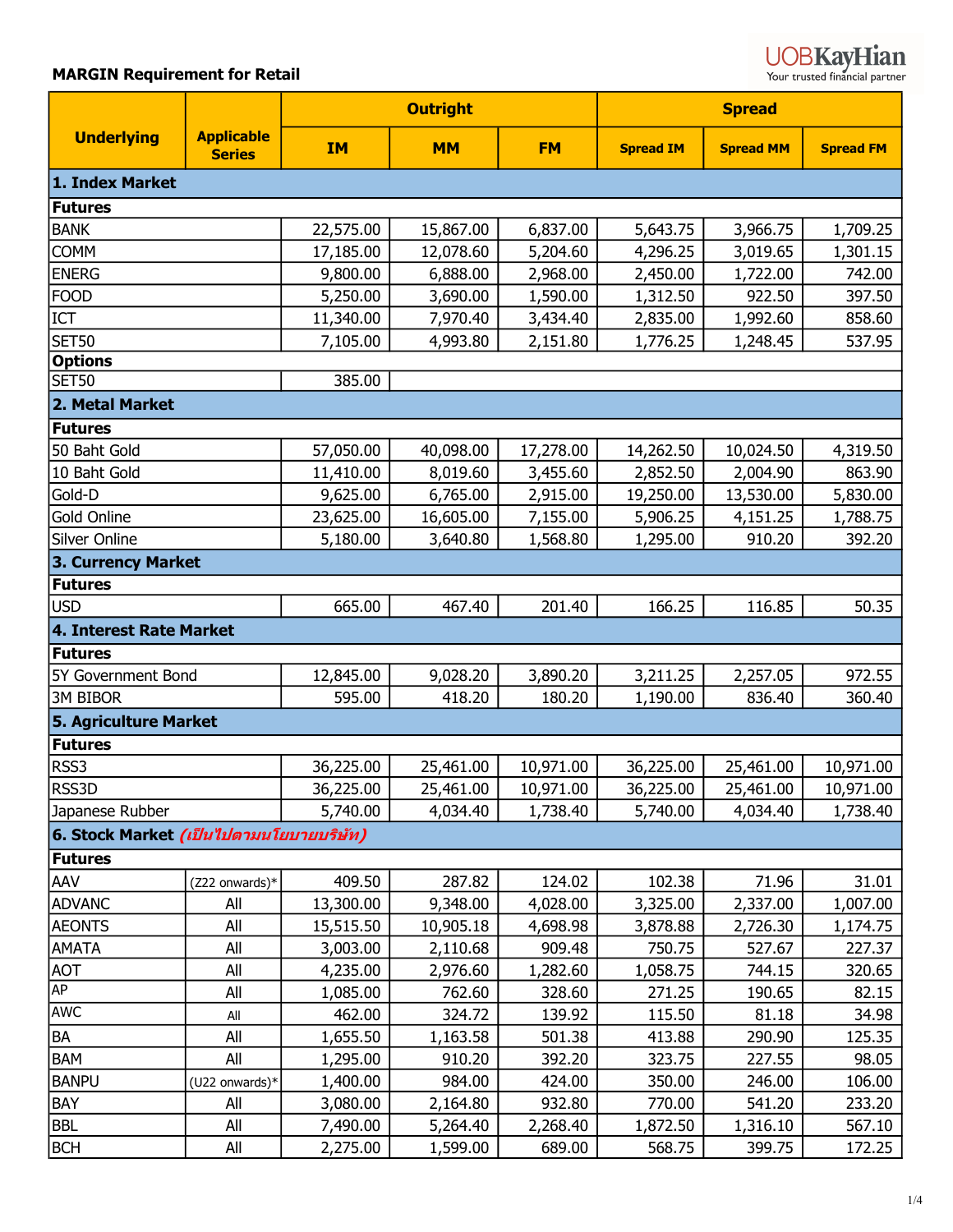| <b>UOBKayHian</b>              |
|--------------------------------|
| Your trusted financial partner |

|                   |                                    | <b>Outright</b> |           |           | <b>Spread</b>    |                  |                  |
|-------------------|------------------------------------|-----------------|-----------|-----------|------------------|------------------|------------------|
| <b>Underlying</b> | <b>Applicable</b><br><b>Series</b> | <b>IM</b>       | <b>MM</b> | <b>FM</b> | <b>Spread IM</b> | <b>Spread MM</b> | <b>Spread FM</b> |
| <b>BCP</b>        | All                                | 3,080.00        | 2,164.80  | 932.80    | 770.00           | 541.20           | 233.20           |
| <b>BCPG</b>       | All                                | 1,001.00        | 703.56    | 303.16    | 250.25           | 175.89           | 75.79            |
| <b>BDMS</b>       | All                                | 1,750.00        | 1,230.00  | 530.00    | 437.50           | 307.50           | 132.50           |
| <b>BEAUTY</b>     | All                                | 189.00          | 132.84    | 57.24     | 47.25            | 33.21            | 14.31            |
| <b>BEC</b>        | All                                | 2,457.00        | 1,726.92  | 744.12    | 614.25           | 431.73           | 186.03           |
| <b>BEM</b>        | All                                | 525.00          | 369.00    | 159.00    | 131.25           | 92.25            | 39.75            |
| <b>BGRIM</b>      | All                                | 3,496.50        | 2,457.54  | 1,058.94  | 874.13           | 614.39           | 264.74           |
| <b>BH</b>         | All                                | 13,475.00       | 9,471.00  | 4,081.00  | 3,368.75         | 2,367.75         | 1,020.25         |
| <b>BJC</b>        | All                                | 2,625.00        | 1,845.00  | 795.00    | 656.25           | 461.25           | 198.75           |
| <b>BLA</b>        | All                                | 4,760.00        | 3,345.60  | 1,441.60  | 1,190.00         | 836.40           | 360.40           |
| <b>BLAND</b>      | All                                | 115.50          | 81.18     | 34.98     | 28.88            | 20.30            | 8.75             |
| <b>BPP</b>        | All                                | 910.00          | 639.60    | 275.60    | 227.50           | 159.90           | 68.90            |
| <b>BTS</b>        | All                                | 630.00          | 442.80    | 190.80    | 157.50           | 110.70           | 47.70            |
| <b>CBG</b>        | All                                | 10,300.50       | 7,239.78  | 3,119.58  | 2,575.13         | 1,809.95         | 779.90           |
| <b>CENTEL</b>     | All                                | 5,043.50        | 3,544.86  | 1,527.46  | 1,260.88         | 886.22           | 381.87           |
| <b>CHG</b>        | All                                | 425.25          | 298.89    | 128.79    | 106.31           | 74.72            | 32.20            |
| <b>CK</b>         | All                                | 1,575.00        | 1,107.00  | 477.00    | 393.75           | 276.75           | 119.25           |
| <b>CKP</b>        | All                                | 546.00          | 383.76    | 165.36    | 136.50           | 95.94            | 41.34            |
| COM7              | (H23 onwards)*                     | 4,961.25        | 3,487.05  | 1,502.55  | 1,240.31         | 871.76           | 375.64           |
| <b>CPALL</b>      | All                                | 3,185.00        | 2,238.60  | 964.60    | 796.25           | 559.65           | 241.15           |
| <b>CPF</b>        | All                                | 1,785.00        | 1,254.60  | 540.60    | 446.25           | 313.65           | 135.15           |
| <b>CPN</b>        | All                                | 5,425.00        | 3,813.00  | 1,643.00  | 1,356.25         | 953.25           | 410.75           |
| <b>CRC</b>        | All                                | 3,325.00        | 2,337.00  | 1,007.00  | 831.25           | 584.25           | 251.75           |
| <b>DELTA</b>      | All                                | 53,900.00       | 37,884.00 | 16,324.00 | 13,475.00        | 9,471.00         | 4,081.00         |
| <b>DTAC</b>       | All                                | 4,350.50        | 3,057.78  | 1,317.58  | 1,087.63         | 764.45           | 329.40           |
| EA                | All                                | 11,481.75       | 8,070.03  | 3,477.33  | 2,870.44         | 2,017.51         | 869.33           |
| <b>EASTW</b>      | All                                | 847.00          | 595.32    | 256.52    | 211.75           | 148.83           | 64.13            |
| EGCO              | All                                | 10,745.00       | 7,552.20  | 3,254.20  | 2,686.25         | 1,888.05         | 813.55           |
| <b>EPG</b>        | All                                | 1,193.50        | 838.86    | 361.46    | 298.38           | 209.72           | 90.37            |
| <b>ERW</b>        | All                                | 546.00          | 383.76    | 165.36    | 136.50           | 95.94            | 41.34            |
| <b>ESSO</b>       | All                                | 1,232.00        | 865.92    | 373.12    | 308.00           | 216.48           | 93.28            |
| <b>GFPT</b>       | All                                | 1,655.50        | 1,163.58  | 501.38    | 413.88           | 290.90           | 125.35           |
| <b>GLOBAL</b>     | (H23onwards)*                      | 1,848.00        | 1,298.88  | 559.68    | 462.00           | 324.72           | 139.92           |
| <b>GPSC</b>       | All                                | 5,505.50        | 3,869.58  | 1,667.38  | 1,376.38         | 967.40           | 416.85           |
| <b>GULF</b>       | All                                | 4,583.25        | 3,221.37  | 1,388.07  | 1,145.81         | 805.34           | 347.02           |
| <b>GUNKUL</b>     | All                                | 773.50          | 543.66    | 234.26    | 193.38           | 135.92           | 58.57            |
| <b>HANA</b>       | All                                | 6,968.50        | 4,897.86  | 2,110.46  | 1,742.13         | 1,224.47         | 527.62           |
| <b>HMPRO</b>      | All                                | 1,270.50        | 892.98    | 384.78    | 317.63           | 223.25           | 96.20            |
| <b>ICHI</b>       | All                                | 1,424.50        | 1,001.22  | 431.42    | 356.13           | 250.31           | 107.86           |
| <b>INTUCH</b>     | All                                | 4,865.00        | 3,419.40  | 1,473.40  | 1,216.25         | 854.85           | 368.35           |
| <b>IRPC</b>       | All                                | 346.50          | 243.54    | 104.94    | 86.63            | 60.89            | 26.24            |
| <b>ITD</b>        | All                                | 318.50          | 223.86    | 96.46     | 79.63            | 55.97            | 24.12            |
| <b>IVL</b>        | All                                | 3,990.00        | 2,804.40  | 1,208.40  | 997.50           | 701.10           | 302.10           |
| <b>JAS</b>        | All                                | 462.00          | 324.72    | 139.92    | 115.50           | 81.18            | 34.98            |
| <b>JMT</b>        | (Z22 onwards)**                    | 11,648.00       | 8,186.88  | 3,527.68  | 2,912.00         | 2,046.72         | 881.92           |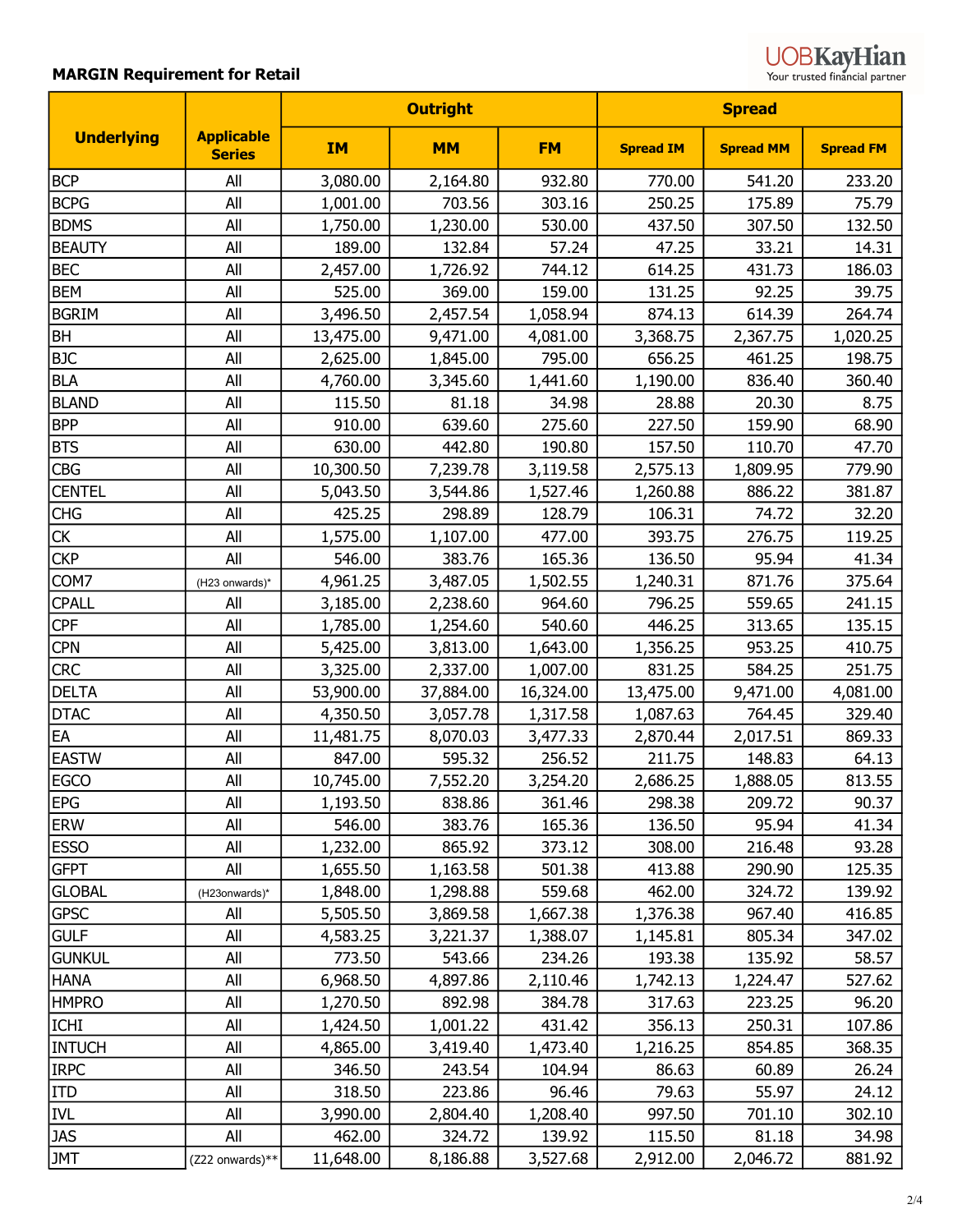| <b>UOBKayHian</b>              |  |
|--------------------------------|--|
| Your trusted financial partner |  |

|                   |                                    |           | <b>Outright</b> |           | <b>Spread</b>    |                  |                  |
|-------------------|------------------------------------|-----------|-----------------|-----------|------------------|------------------|------------------|
| <b>Underlying</b> | <b>Applicable</b><br><b>Series</b> | <b>IM</b> | <b>MM</b>       | <b>FM</b> | <b>Spread IM</b> | <b>Spread MM</b> | <b>Spread FM</b> |
| KBANK             | All                                | 11,270.00 | 7,921.20        | 3,413.20  | 2,817.50         | 1,980.30         | 853.30           |
| <b>KCE</b>        | All                                | 7,045.50  | 4,951.98        | 2,133.78  | 1,761.38         | 1,238.00         | 533.45           |
| <b>KEX</b>        | All                                | 3,003.00  | 2,110.68        | 909.48    | 750.75           | 527.67           | 227.37           |
| <b>KKP</b>        | All                                | 4,445.00  | 3,124.20        | 1,346.20  | 1,111.25         | 781.05           | 336.55           |
| <b>KTB</b>        | All                                | 1,085.00  | 762.60          | 328.60    | 271.25           | 190.65           | 82.15            |
| <b>KTC</b>        | All                                | 5,351.50  | 3,761.34        | 1,620.74  | 1,337.88         | 940.34           | 405.19           |
| LH                | All                                | 525.00    | 369.00          | 159.00    | 131.25           | 92.25            | 39.75            |
| <b>LPN</b>        | All                                | 346.50    | 243.54          | 104.94    | 86.63            | 60.89            | 26.24            |
| M                 | All                                | 3,542.00  | 2,489.52        | 1,072.72  | 885.50           | 622.38           | 268.18           |
| <b>MAJOR</b>      | All                                | 2,233.00  | 1,569.48        | 676.28    | 558.25           | 392.37           | 169.07           |
| <b>MBK</b>        | All                                | 1,732.50  | 1,217.70        | 524.70    | 433.13           | 304.43           | 131.18           |
| <b>MEGA</b>       | All                                | 5,621.00  | 3,950.76        | 1,702.36  | 1,405.25         | 987.69           | 425.59           |
| <b>MINT</b>       | All                                | 2,905.00  | 2,041.80        | 879.80    | 726.25           | 510.45           | 219.95           |
| <b>MTC</b>        | All                                | 5,197.50  | 3,653.10        | 1,574.10  | 1,299.38         | 913.28           | 393.53           |
| OR                | All                                | 1,750.00  | 1,230.00        | 530.00    | 437.50           | 307.50           | 132.50           |
| ORI               | All                                | 1,270.50  | 892.98          | 384.78    | 317.63           | 223.25           | 96.20            |
| <b>OSP</b>        | All                                | 4,488.75  | 3,154.95        | 1,359.45  | 1,122.19         | 788.74           | 339.86           |
| <b>PLANB</b>      | (Z22 onwards)**                    | 1,183.00  | 831.48          | 358.28    | 295.75           | 207.87           | 89.57            |
| <b>PRM</b>        | All                                | 731.50    | 514.14          | 221.54    | 182.88           | 128.54           | 55.39            |
| <b>PSH</b>        | All                                | 1,155.00  | 811.80          | 349.80    | 288.75           | 202.95           | 87.45            |
| <b>PSL</b>        | All                                | 4,095.00  | 2,878.20        | 1,240.20  | 1,023.75         | 719.55           | 310.05           |
| PTG               | All                                | 1,559.25  | 1,095.93        | 472.23    | 389.81           | 273.98           | 118.06           |
| PTT               | All                                | 1,925.00  | 1,353.00        | 583.00    | 481.25           | 338.25           | 145.75           |
| <b>PTTEP</b>      | All                                | 12,285.00 | 8,634.60        | 3,720.60  | 3,071.25         | 2,158.65         | 930.15           |
| PTTGC             | All                                | 3,780.00  | 2,656.80        | 1,144.80  | 945.00           | 664.20           | 286.20           |
| <b>QH</b>         | All                                | 175.00    | 123.00          | 53.00     | 43.75            | 30.75            | 13.25            |
| <b>RATCH</b>      | (M23 onwards)                      | 2,730.00  | 1,918.80        | 826.80    | 682.50           | 479.70           | 206.70           |
| <b>RS</b>         | All                                | 2,220.75  | 1,560.87        | 672.57    | 555.19           | 390.22           | 168.14           |
| ls                | All                                | 192.50    | 135.30          | 58.30     | 48.13            | 33.83            | 14.58            |
| <b>SAMART</b>     | All                                | 1,181.25  | 830.25          | 357.75    | 295.31           | 207.56           | 89.44            |
| <b>SAWAD</b>      | All                                | 5,120.50  | 3,598.98        | 1,550.78  | 1,280.13         | 899.75           | 387.70           |
| <b>SCB</b>        | All                                | 8,505.00  | 5,977.80        | 2,575.80  | 2,126.25         | 1,494.45         | 643.95           |
| <b>SCBB</b>       | All                                | 8,505.00  | 5,977.80        | 2,575.80  | 2,126.25         | 1,494.45         | 643.95           |
| <b>SCC</b>        | All                                | 15,400.00 | 10,824.00       | 4,664.00  | 3,850.00         | 2,706.00         | 1,166.00         |
| <b>SCGP</b>       | All                                | 4,235.00  | 2,976.60        | 1,282.60  | 1,058.75         | 744.15           | 320.65           |
| <b>SGP</b>        | All                                | 1,193.50  | 838.86          | 361.46    | 298.38           | 209.72           | 90.37            |
| SIRI              | All                                | 182.00    | 127.92          | 55.12     | 45.50            | 31.98            | 13.78            |
| <b>SPALI</b>      | All                                | 1,400.00  | 984.00          | 424.00    | 350.00           | 246.00           | 106.00           |
| <b>SPCG</b>       | All                                | 1,232.00  | 865.92          | 373.12    | 308.00           | 216.48           | 93.28            |
| <b>SPRC</b>       | All                                | 1,225.00  | 861.00          | 371.00    | 306.25           | 215.25           | 92.75            |
| <b>STA</b>        | All                                | 2,926.00  | 2,056.56        | 886.16    | 731.50           | 514.14           | 221.54           |
| <b>STEC</b>       | All                                | 1,116.50  | 784.74          | 338.14    | 279.13           | 196.19           | 84.54            |
| <b>STGT</b>       | All                                | 3,118.50  | 2,191.86        | 944.46    | 779.63           | 547.97           | 236.12           |
| stpi              | All                                | 731.50    | 514.14          | 221.54    | 182.88           | 128.54           | 55.39            |
| Super             | All                                | 141.75    | 99.63           | 42.93     | 35.44            | 24.91            | 10.73            |